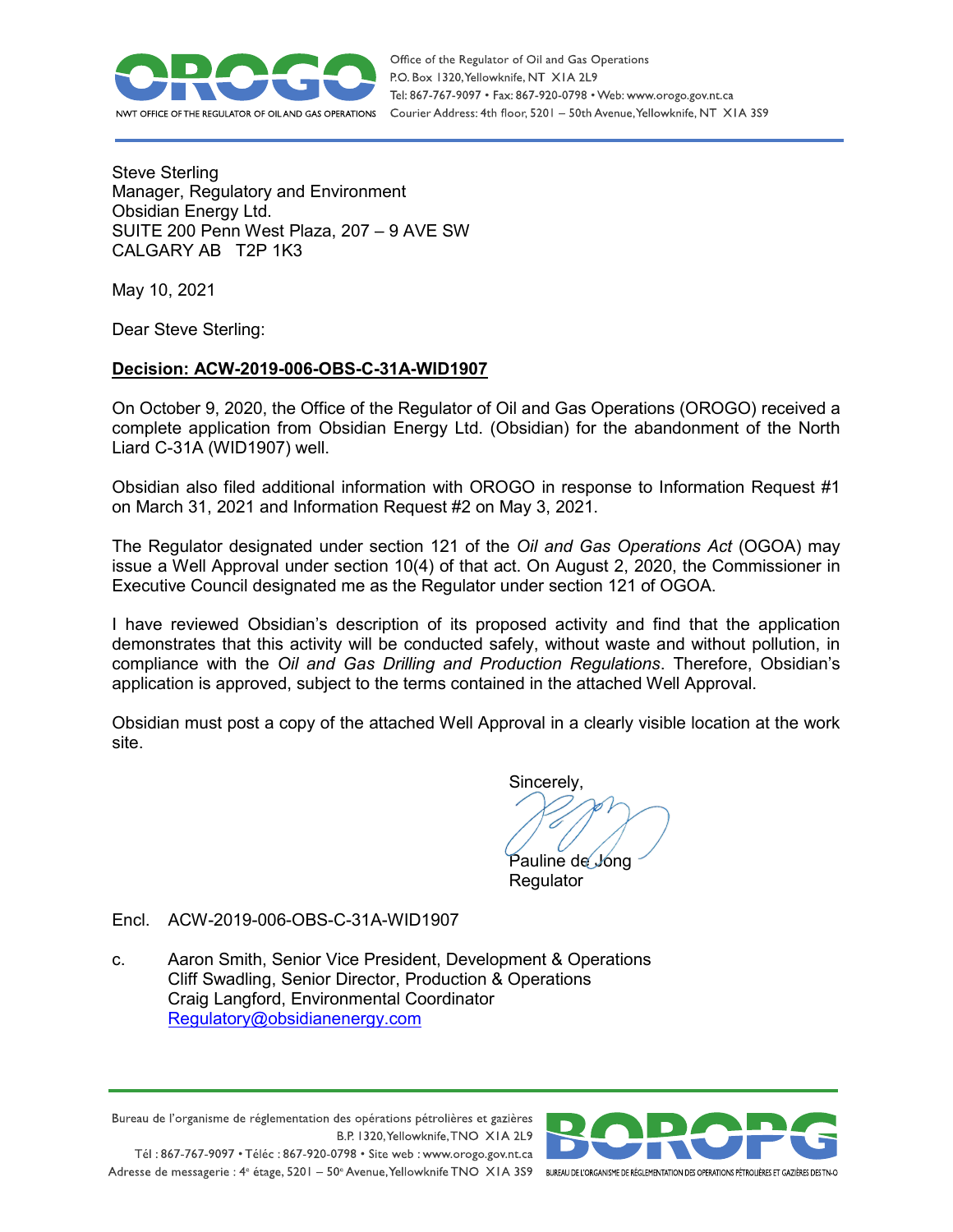

## **WELL APPROVAL**

Subject to the terms listed below, a well approval is granted under Section 10 of the *Oil and Gas Operations Act* and Part 2 of the *Oil and Gas Drilling and Production Regulations* to

| Company Name                                        | <b>Company Operating</b><br>Licence # |
|-----------------------------------------------------|---------------------------------------|
| Obsidian Energy Ltd.                                | NWT-OL-2014-015                       |
| Responsible Officer and Title                       |                                       |
| Steve Sterling, Manager, Regulatory and Environment |                                       |

to proceed with the works and activities described in its October 9, 2020 application and subsequent submissions for

| Type of Work                                         | Settlement Area or<br>Region |
|------------------------------------------------------|------------------------------|
| Well abandonment                                     |                              |
| Scope of Work                                        | Dehcho                       |
| Abandonment of the North Liard C-31A well (WID 1907) |                              |

This approval is granted under Operations Authorization OA-2019-001-OBS and expires on November 1, 2022.

Dated at Yellowknife, Northwest Territories on May 10, 2021.

| Name of Regulator / Delegate       | Signature of Regulator / Delegate |
|------------------------------------|-----------------------------------|
| Ms. Pauline de Jong<br>$\tau$ itle |                                   |
| Regulator                          |                                   |